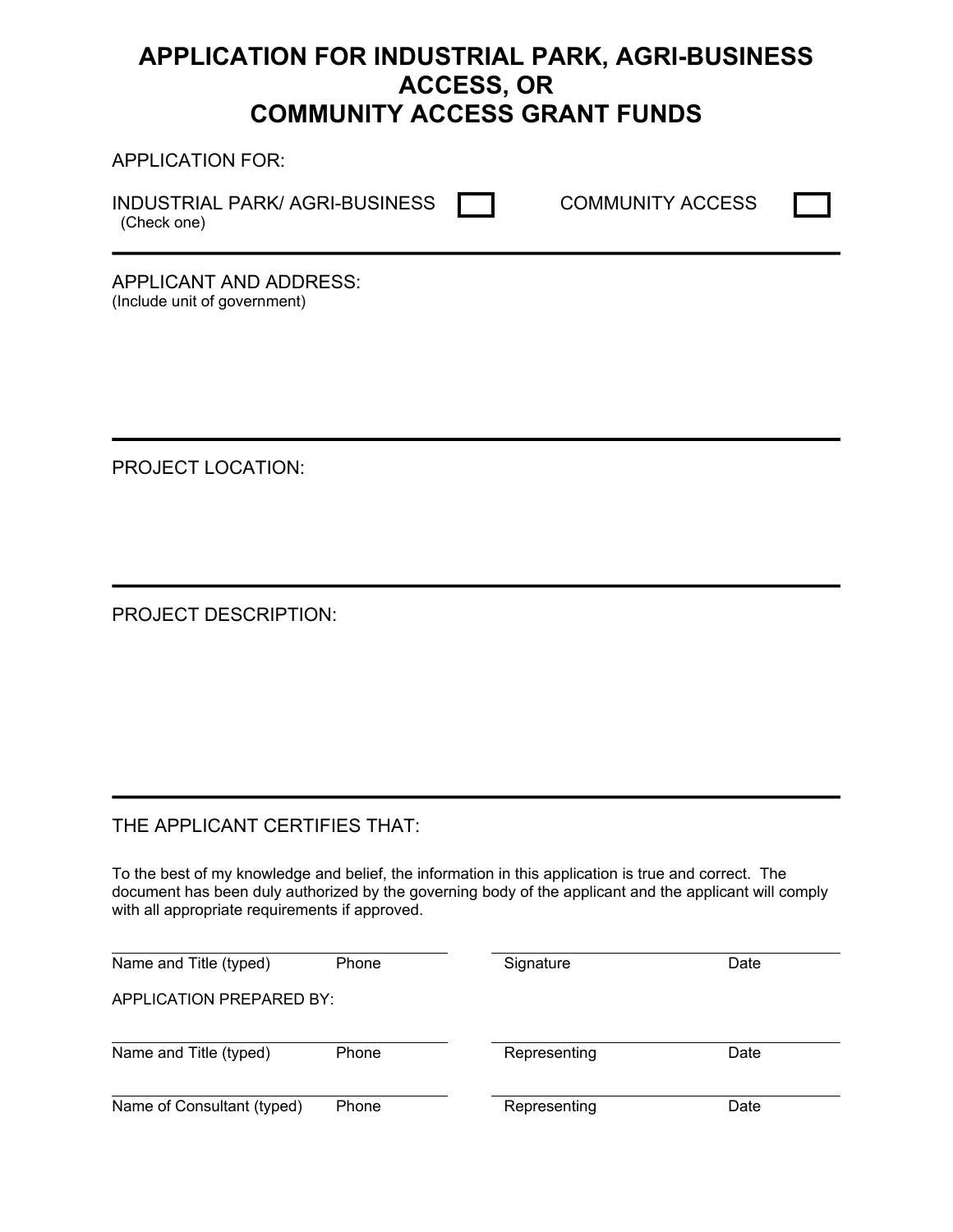# **INDUSTRIAL PARK AND AGRI-BUSINESS ACCESS GRANTS**

1. BUSINESSES TO BE SERVED AND PROPOSED EXPANSION PLAN:

## 2. COSTS OF INFRASTRUCTURE

| <b>NON PARTICIPATING ITEMS</b> |  |                      | <b>PARTICIPATING ITEMS</b> |  |  |
|--------------------------------|--|----------------------|----------------------------|--|--|
| <b>ILAND</b>                   |  | <b>CONSTRUCTION</b>  |                            |  |  |
| <b>IUTILITIES</b>              |  | <b>CONTINGENCIES</b> |                            |  |  |
| <b>ENGINEERING</b>             |  |                      |                            |  |  |
| <b>IOTHER</b>                  |  |                      |                            |  |  |
| <b>TOTAL</b>                   |  | <b>TOTAL</b>         |                            |  |  |

## 3. FUNDING OF PROJECT

| LOCAL <sup>'</sup>            |  |
|-------------------------------|--|
| l OTHER                       |  |
| DOT (80% as per project type) |  |

4. TOTAL NUMBER OF NEW FULL TIME EQUIVALENT JOBS TO BE CREATED: (MINIMUM OF 5)

FULL TIME THE PART TIME

5. TOTAL EMPLOYMENT FOR ALL FACILITIES OR DEVELOPMENT: (MINIMUM OF 50 FOR INDUSTRIAL PARKS)

| ME<br><b>FULL</b><br>TIN. | <b>ART TIME</b> |
|---------------------------|-----------------|
|                           |                 |

- 6. TOTAL NEW CAPITAL INVESTMENT FOR THE FACILITY:
- 7. PROJECT LENGTH

|  |  | 8. ROW: Is the Right-of-Way dedicated to public use? yes_ |  |  |
|--|--|-----------------------------------------------------------|--|--|
|  |  |                                                           |  |  |

9. MAINTENANCE: Who will assume maintenance of the road upon project

completion?

Attach the following to the application:

- Map showing the location of the project
- Typical Section
- Cost estimate prepared by engineer
- Resolution of Support from the City Council or County Commission
- Letters of Commitment from industries involved in creating new or existing employment.